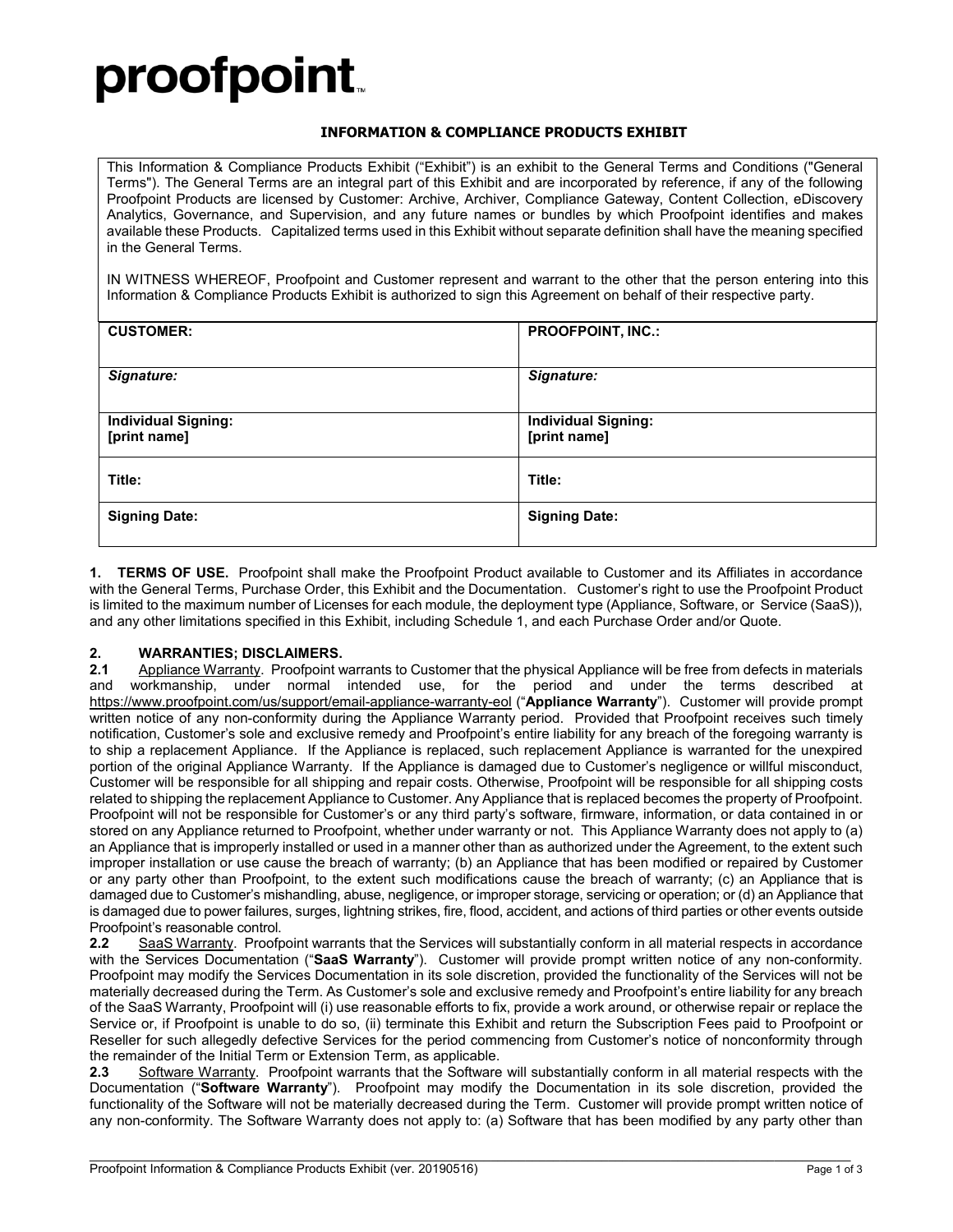Proofpoint; or (b) Software that has been improperly installed or used in a manner other than as authorized under the Agreement to the extent such modification(s) or improper installation cause the Software to be nonconforming. As Customer's sole and exclusive remedy and Proofpoint's entire liability for any breach of the foregoing warranty, Proofpoint will (i) use reasonable efforts to fix, provide a work around, or otherwise repair or replace the Software or, if Proofpoint is unable to do so, (ii) terminate this Exhibit and return the Subscription Fees paid to Proofpoint or Reseller for such allegedly defective Software for the period commencing from Customer's notice of nonconformity through the remainder of the Initial Term or Extension Term, as applicable. If the non-conforming Software was included with an Appliance and if, in the parties' reasonable judgment, the functionality or utility of the physical Appliance is materially impacted as a result of Proofpoint's termination of Customer's right to use the non-conforming Software under this Section 4.2, Customer may return the physical Appliance in accordance with the return provisions specified in Section 4.1 and Proofpoint will refund the fees paid to Proofpoint for such physical Appliance. If Customer has purchased the physical Appliance through a Reseller, then Reseller shall refund the foregoing fees to Customer.

**2.4** SEC Rule 17a-4 Warranty. Proofpoint warrants that the Archive storage media meets the conditions set forth in SEC Rule 17a-4 paragraph f (2) (ii), which requires electronic storage media to (i) preserve the records exclusively in a nonrewriteable, non-erasable format; (ii) verify automatically the quality and accuracy of the storage media recording process; (iii) serialize the original and, if applicable, duplicate units of storage media, and time-date for the required period of retention the information placed on such electronic storage media; and (iv) have the capacity to readily download indexes and records preserved on the electronic storage media to any medium acceptable as required by the SEC or the self-regulatory organizations of which the member, broker, or dealer is a member.<br>2.5 PROOFPOINT DOES NOT WARRANT THAT THE PF

**2.5** PROOFPOINT DOES NOT WARRANT THAT THE PROOFPOINT PRODUCTS WILL MEET CUSTOMER'S REQUIREMENTS OR THAT EMAIL WILL NOT BE LOST. PROOFPOINT DOES NOT WARRANT THE OPERATION OF THE PROOFPOINT PRODUCTS WILL BE UNINTERRUPTED OR ERROR-FREE OR THAT ALL SOFTWARE ERRORS WILL BE CORRECTED.

**3. APPLIANCE SHIPMENT, DELIVERY, TITLE, RISK OF LOSS**. Proofpoint will ship the physical Appliance Ex Works (Proofpoint's facility), as defined by Incoterms 2010. Unless specified in advance by Customer, Proofpoint will select the carrier in its own discretion. Customer will be responsible for all freight, packing, duties, import fees and related taxes, insurance and other shipping-related expenses from Proofpoint's location. Title to the physical Appliance (excluding any software or firmware embedded in the Appliance) and risk of loss will pass to Customer upon Proofpoint's delivery of the physical Appliance to the carrier. Any Software Updates shall be delivered via file transfer protocol unless physical shipment (e.g. compact disk) is specifically requested by Customer.

**4. SERVICE LEVEL AGREEMENT**. Proofpoint provides a Service Level Agreement ("SLA") for some of the Proofpoint Services. The SLA is posted on Proofpoint's website at [http://www.proofpoint.com/license.](http://www.proofpoint.com/license) In the event of a breach of the foregoing warranty, as Customer's sole and exclusive remedy, Proofpoint will provide the remedy set forth in the respective SLA.

## **5. DISPOSITION OF DATA UPON TERMINATION.**

**5.1 Archive**. Upon termination or expiration of Customer's license to use the Proofpoint Product, for a period of thirty (30) days after termination or expiration ("Wind Down Period") subject to payment of a pro-rata fee Customer may continue to access and retrieve its data that has been stored in the Archive product prior to termination. During the Wind Down Period, Customer may not use the Proofpoint Product to archive new email messages. For an additional fee, Proofpoint will export customer's data for delivery to Customer on standard storage media. If Proofpoint has not received a written request from Customer to export customer's data prior to the end of the Wind Down Period, Proofpoint will initiate the removal of customer's data in such a manner that it cannot be restored in human readable form from any and all storage mediums (including backups), which will be completed within thirty (30) days.

**5.2 Content Collection and Compliance Gateway**. When Customer's license to use the Proofpoint Product ceases Proofpoint will delete all backed-up Customer configuration settings and Customer metadata from Proofpoint systems within thirty (30) days.

**5.3 Governance**. Upon termination or expiration of Customer's license to use the Proofpoint Product, for a period of thirty (30) days after termination or expiration ("Wind Down Period") subject to payment of a pro-rata fee Customer may continue to access and retrieve customer data that has been stored in the Proofpoint Product prior to termination. During the Wind Down Period, Customer may not use the Proofpoint Product to manage new or additional documents. At the end of the Wind Down Period, Proofpoint will initiate the removal of customer's data in such a manner that it cannot be restored in human readable form from any and all storage mediums (including backups), which will be completed within thirty (30) days.

\_\_\_\_\_\_\_\_\_\_\_\_\_\_\_\_\_\_\_\_\_\_\_\_\_\_\_\_\_\_\_\_\_\_\_\_\_\_\_\_\_\_\_\_\_\_\_\_\_\_\_\_\_\_\_\_\_\_\_\_\_\_\_\_\_\_\_\_\_\_\_\_\_\_\_\_\_\_\_\_\_\_\_\_\_\_\_\_\_\_\_\_\_\_\_\_\_\_\_\_\_\_\_\_\_\_\_\_\_\_